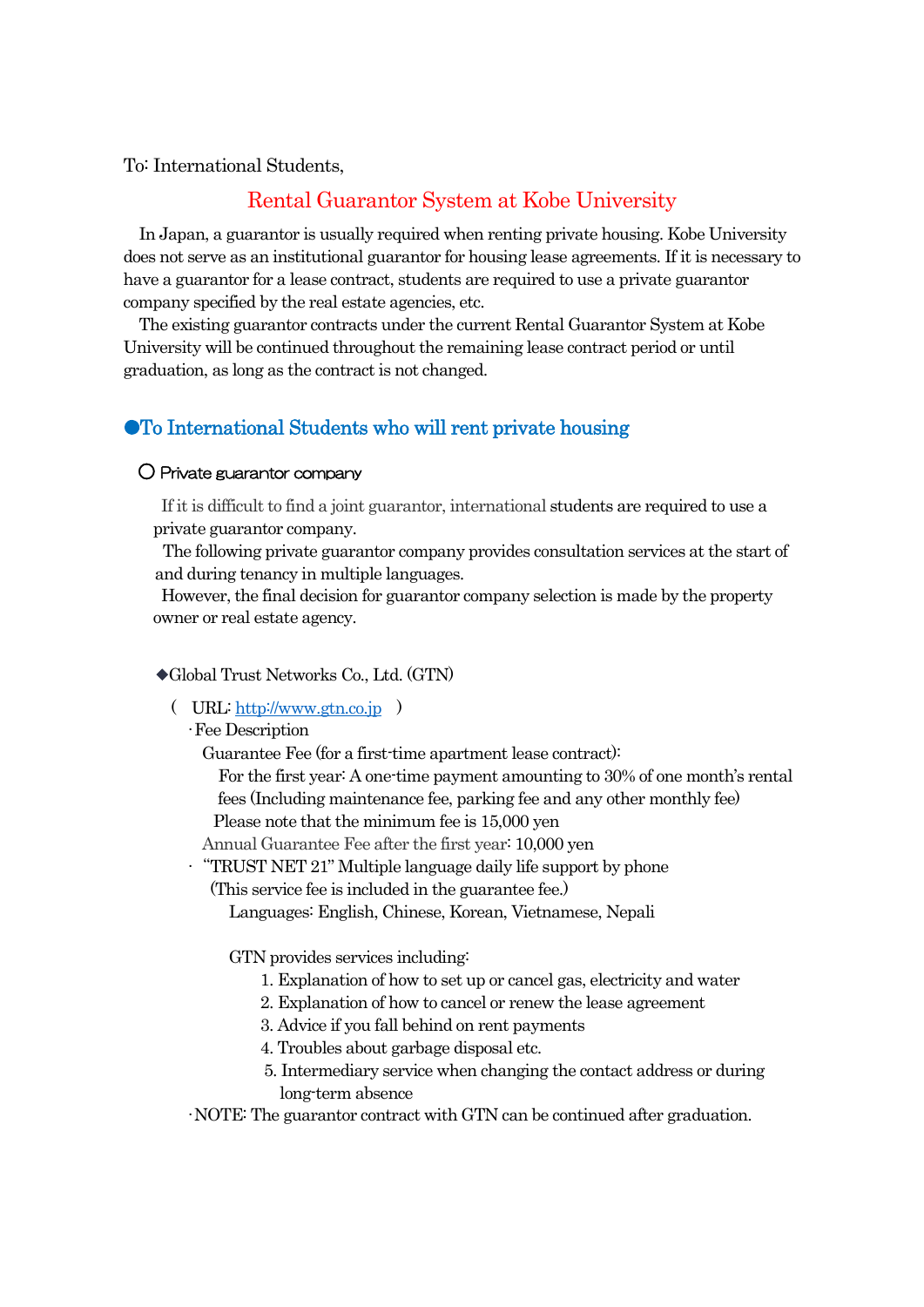## ○ Fire insurance

 Students must enroll in the fire insurance specified by real estate agencies, etc. in case of fire damage or water leakage.

If no insurance is specified, international students should enroll in the Kobe University Co-op's Mutual Insurance for Fire.

Please refer to the following website of University Co-operatives Mutual Aid Federation.

URL: https://kyosai.univcoop.or.jp/index.html (Japanese)

https://kyosai.univcoop.or.jp/english/about.html (English)

【University Co-op's Mutual Insurance for Fire】

(Coverage)

1. Coverage for tenant liability

This insurance covers the subscriber against his/her legal responsibility to pay damages to the landlord in the event that his/her negligence has caused damage to his/her rented room through fire or water damage from water supply and drainage facilities, etc.

2. Coverage for household goods

 This insurance covers damage to the subscriber's household goods due to fire, lightning, wind and water damage, etc.

\*For goods that can be repaired, the insurance will cover the cost of repair.

3. Coverage for the theft of household goods

 This insurance covers the loss, damage or soiling of the subscriber's household goods due to theft from the rented room.

## To International Students currently using the Rental Guarantor System at Kobe University

The existing guarantor contracts under the current Rental Guarantor System at Kobe University will be continued throughout the remaining lease contract period or until graduation, as long as the contract is not changed. Please confirm the current lease agreement and its insurance conditions.

Please contact us immediately to complete the necessary procedures at the International Exchange Division in the following cases.

・When moving to a new residence

・When renewing current "Comprehensive Renters' Insurance for Foreign Students Studying in Japan" before the expiration date.

- ・When there has been a change in the contract.
	- (Ex. the change of housemate)
- ・When renewing or cancelling the lease contract of your residence.
- ・When there is a fire/water leak or other such problem.
- ・When graduating, completing a program or withdrawing from the university.
- ・When taking a leave of absence from the university.